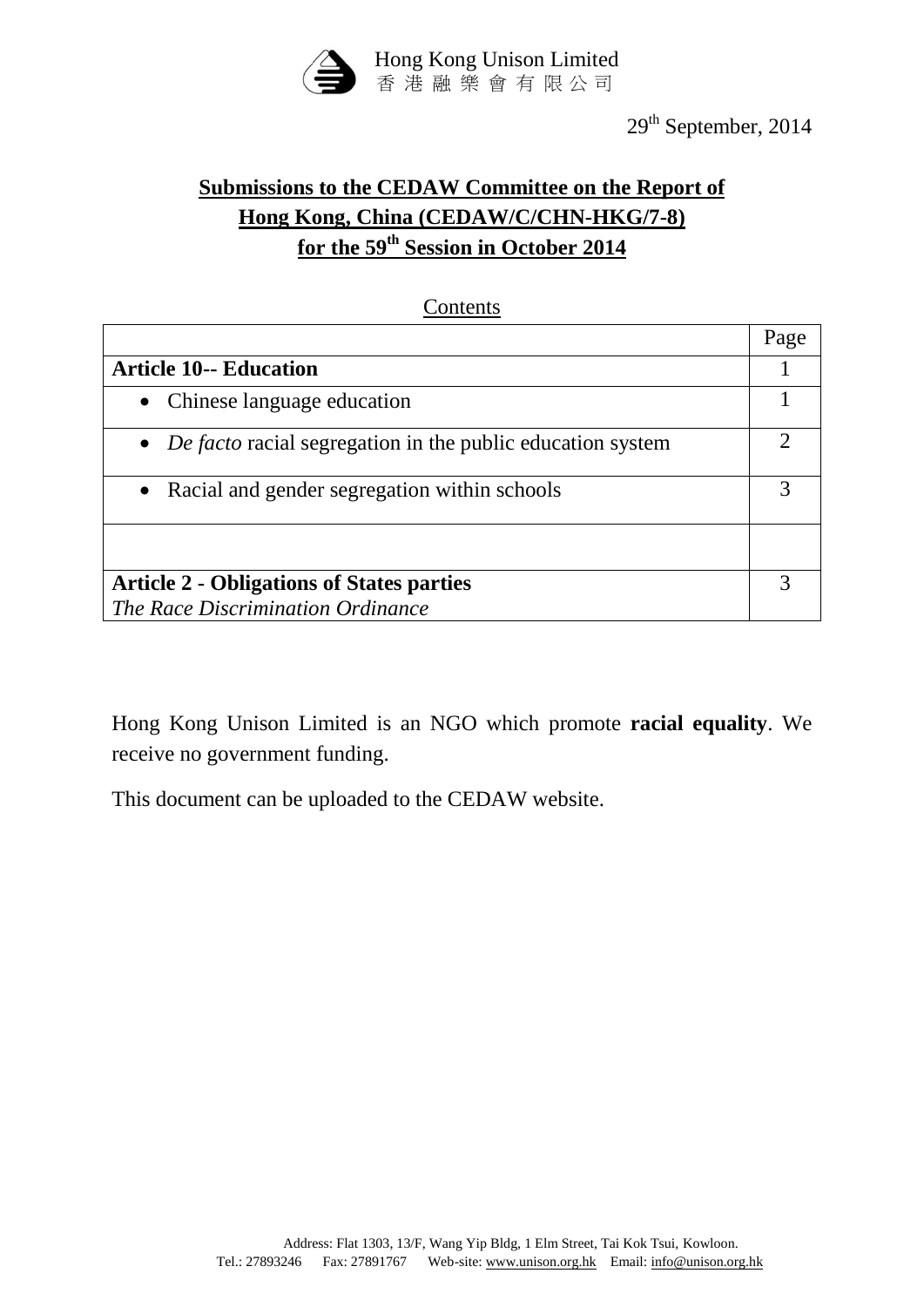

# **Education**

# **Chinese language education of ethnic minorities**

- 1. Although under the New Senior Secondary academic structure, all students, regardless of sex, are entitled to six years of free secondary education and required to study Chinese Language, many ethnic minority students in Hong Kong are arranged to study for and take the GCSE (Chinese) examination, which is equivalent to the local primary 1 or 2 level of Chinese, upon graduation from secondary school. This lack of Chinese proficiency adversely impacts on ethnic minority girls' right to further education and employment.
- 2. In the list of issues, your Committee asked for information about specific measures to address the low participation of ethnic minority women in politics in public life. In fact, most media reports, public discussions and even some of the official information about public services are only available in Chinese. Where certain information is available in English or minority languages, such information is much less accessible. Therefore, the lack of equal opportunities of ethnic minorities to learn the mainstream level of the Chinese language poses a significant barrier to civic participation of ethnic minority women.
- 3. Although the government announced in January 2014 the implementation of the "Chinese Language Curriculum Second Language Learning Framework" to commence in September 2014, there is not much difference in this Learning Framework compared with pre-existing piecemeal initiatives that can render this Learning Framework effective in giving ethnic minorities equal access to the right to education and employment. The government does not set a standard teaching curriculum with stage targets for schools and provides limited guidance to schools on what pedagogic principles and methods they should adopt.
- 4. On the policy level, there is no policy goal, outcome indicator, detailed implementation plan and timetable, and monitoring mechanism for this Learning Framework. The lack of accountability severely undermines the effectiveness of the Framework in giving ethnic minority girls equal opportunities to learn the Chinese language.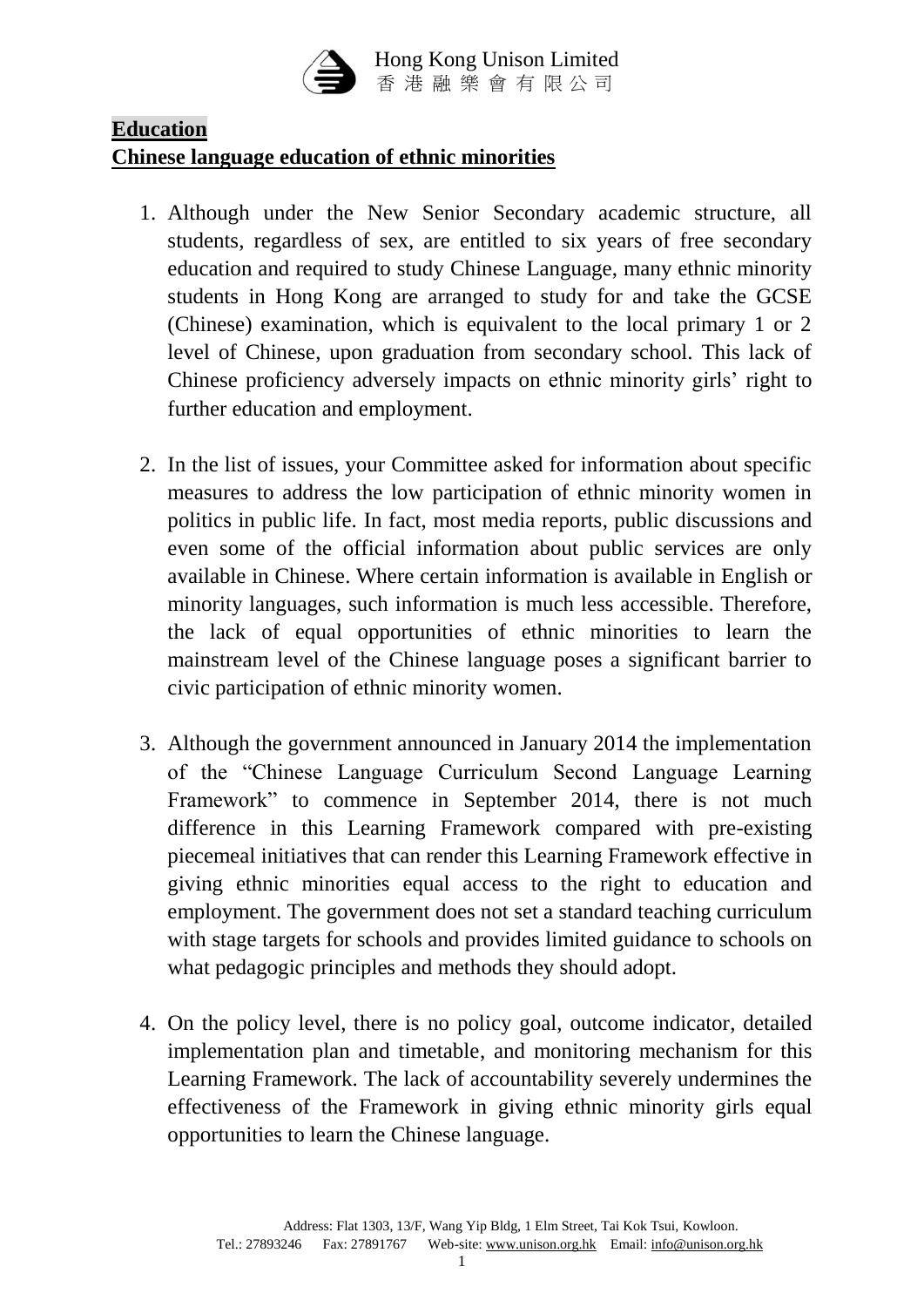

 Hong Kong Unison Limited 香 港 融 樂 會 有 限 公 司

- 5. For kindergarten, which is the first and therefore most important stage of Chinese language learning, the government does not have a policy that supports the Chinese language learning for the large number of ethnic minority students in all kindergartens.
- 6. The government claims in paragraph 205 of its report that the education opportunities for non-Chinese speaking students are equal for both male and female. However, this should not be a justification for government policies which do not give ethnic minority girls equal education opportunities. This is because ethnic minority girls are still disadvantaged compared with Chinese boys given the above-mentioned Chinese language education policy for ethnic minorities.
- 7. Recommendation: **We urge the government to formulate a comprehensive and adequate "Chinese as a Second Language" policy with a concrete policy goal, an implementation plan and timetable, output indicators and a transparent monitoring mechanism as soon as possible.**

# *De facto* **segregation**

- 8. In 2012/13, in 8 public schools, non-Chinese speaking students account for over 90% of the student population. In response, the government changed the mode of funding to schools in the hope of diffusing the non-Chinese speaking population to mainstream schools; but has not done anything in substance to lower the concentration of non-Chinese speaking students in these schools.
- 9. The Education Bureau claims that ethnic minority parents choose to send their children to schools admitting a large number of ethnic minority students. However, it is not an informed choice because ethnic minority parents generally have limited information regarding the local mainstream school system. Moreover, many ethnic minority children have no choice but to attend schools with a lot of ethnic minority students because they cannot manage the curriculum taught in Chinese at mainstream schools since there is no adequate learning support.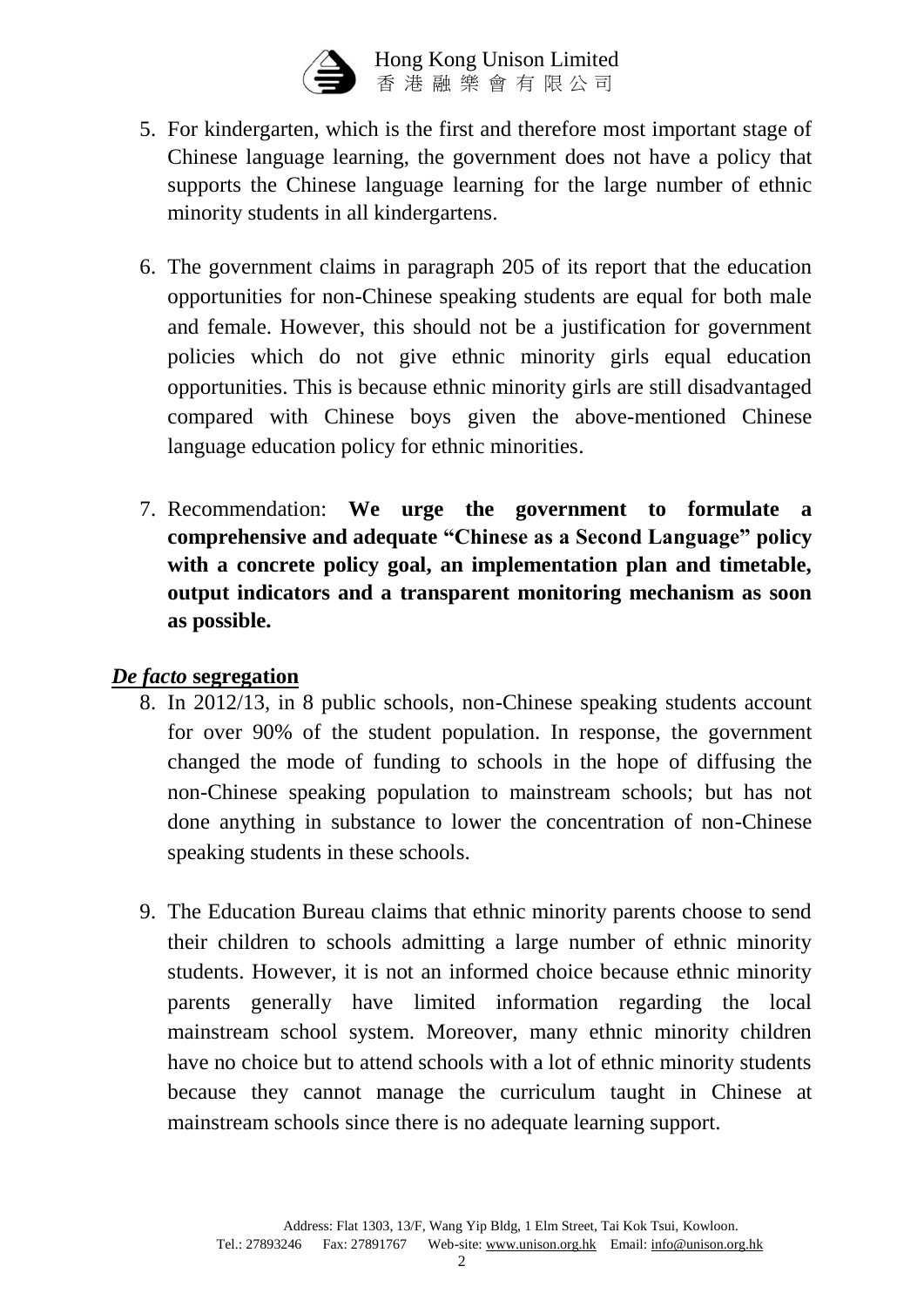

 Hong Kong Unison Limited 香 港 融 樂 會 有 限 公 司

- 10.Furthermore, any reliance on parental choice to evade the responsibility of eliminating de facto racial segregation violates Article 3 of the CRC on the best interests of the child.
- 11.Recommendation: **We urge the government to take immediate and effective steps to eliminate the** *de facto* **racial segregation in the public education system.**

# **Racial and Gender Segregation**

12.According to news reports, in 2012/13, there was segregation of ethnic minority girls within some co-educational secondary schools, such as the prohibition of interaction between male and female students. Also, in one school, Pakistani girls faced gender and racial segregation because they had a timetable different from that of Pakistani boys and non-Pakistani boys and girls. Pakistani girls had less learning time under this timetable. Even though the incident was reported in the media more than once, it is not clear to the public what the Education Bureau has done to investigate the issue. **We urge the government to take immediate, effective measures to eliminate the de facto racial segregation in the public education system and the gender segregation within certain schools.**

# **Race Discrimination Ordinance**

13.The Race Discrimination Ordinance (RDO) is the weakest amongst all the four non-discrimination ordinances in Hong Kong in the sense that it does not apply to the government's performance of functions and exercise of powers. It is stated in paragraph 21 of the Government's report that the RDO does not contain a specific clause to cover all the functions and powers of the Government such as the Police, the Correctional Services Department, the Immigration Department, Legal Aid Department, Housing Authority and the Student Financial Assistance Agency. The Equal Opportunities Commission (EOC) is currently conducting a review on the Discrimination Law. **We urge the EOC to proactively advocate**